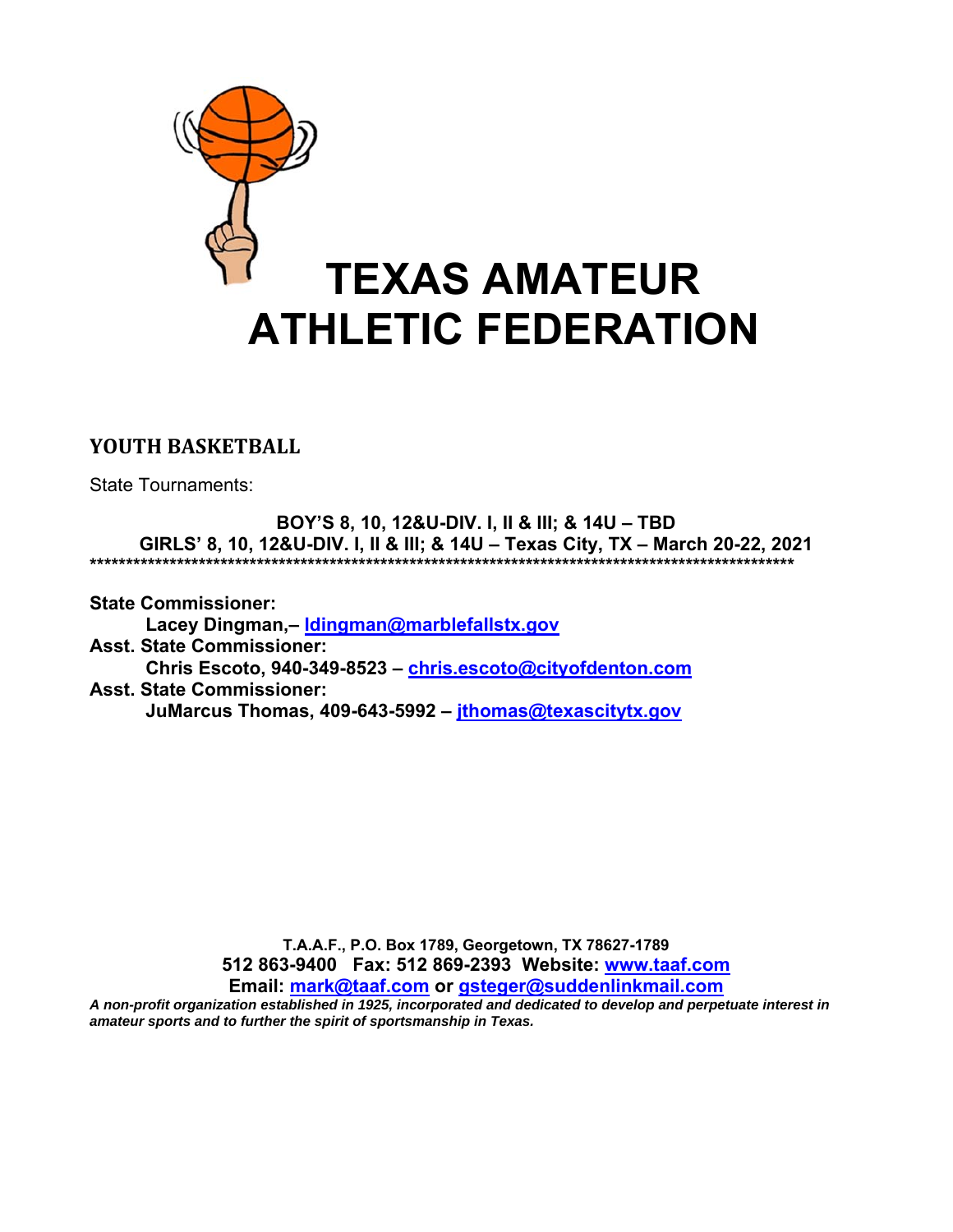## **Table of Contents**

## **Sports Rules:**

| <b>Article 1</b> | <b>Returning Teams</b>    |
|------------------|---------------------------|
| Article 6        | Boy's & Girls' Basketball |

## **Manual of Procedures:**

| <b>General Participation Requirements</b> |
|-------------------------------------------|
|                                           |

- **Article 3 Youth Sport Coaching Requirements**
- **Article 4 Team Sports Requirements**

## **PLEASE READ ALL RULES –THERE ARE IMPORTANT ARTICLES PERTAINING TO AGE DETERMINATION DATES, REGISTRATION DEADLINE DATES AND FEES.**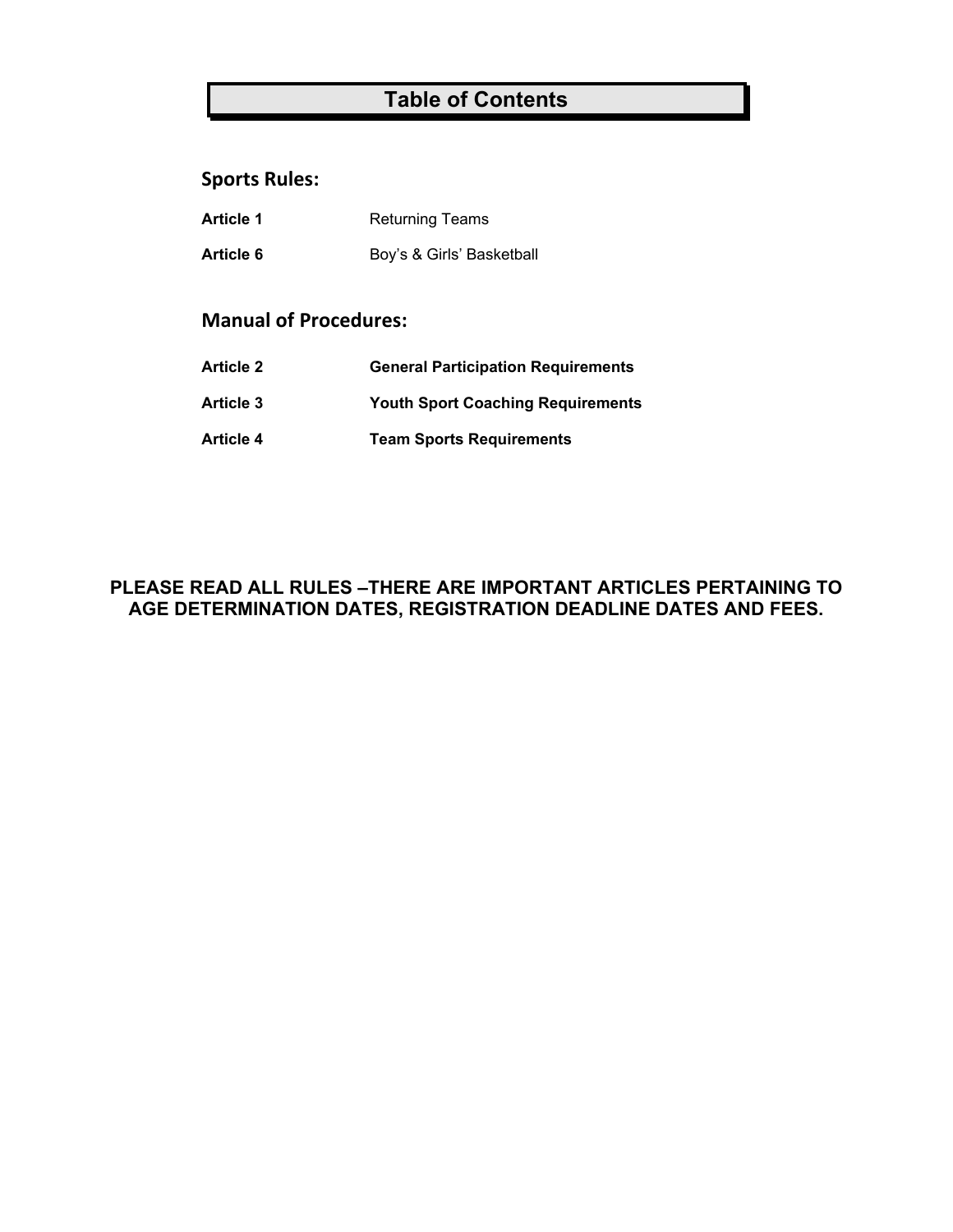The following rules and regulations apply to all sports and all participants must meet these requirements. Unless a rule specifically names an exception for one of the divisions (member city, independent, affiliate, etc.), the following Sports General Regulations pertain to all teams and participants. See the specific sports sections for any special regulations that may exist.

#### **ARTICLE 1 RETURNING TEAMS**

1.1 All T.A.A.F. team champions (except youth basketball) shall be eligible to return to state tournament as defending champions provided they have not been reclassified and have the following minimum returning players:

| SOFTBALL SLOW PITCH  | 10 PLAYERS |
|----------------------|------------|
| SOFTBALL FAST PITCH  | 9 PLAYERS  |
| <b>FLAG FOOTBALL</b> | 6 PLAYERS  |
| <b>BASKETBALL</b>    | 4 PLAYERS  |
| VOLLEYBALL           | 4 PLAYERS  |

## **ARTICLE 6 BOYS' AND GIRLS' BASKETBALL**

- 6.1 GENERAL RULES: BOYS' AND GIRLS'
	- .01 Boys must play in the Boys' Divisions (I, II or III).
	- .02 Girls must play in the Girls' Divisions (I, II or III).

Exception:

- a) If a T.A.A.F. Member or Affiliate member does not have enough girl participants to send separate girls teams, they may send a mixed team to the appropriate age Boys State Tournament, if they qualify.
- b) NOTE: If there is one boy on a roster, that team will be classified as a Mixed team eligible to play in the Boys Divisions (I, II or III).
- .03 National Federation Rules and UIL Guidelines will apply with the exception of the T.A.A.F. Rules published here**.**

#### 6.2 DIVISIONS OF PLAY: BOYS' AND GIRLS'

- .01 WINTER BASKETBALL:
	- 14 & Under
	- 12 & Under Divisions I, II & III
	- 10 & Under Divisions I, II & III
	- 8 & Under Divisions I, II & III

Division I:

- a) Any T.A.A.F. Member or Affiliate member registering less than four (4) boys or girls teams in any age division / classification must register as Division I unless approved for Division II or III by the state commissioner.
- b) Participation in a T.A.A.F. Member or Affiliate sponsored or co-sponsored league is not required of a Division I team. However, if a team does not participate in a T.A.A.F. league, the team must register and participate as a Division I team.
- c) Division I consists of teams that are hand-selected by the coach or who are formed to create tournament teams or all-star teams. Any team whose team name includes the words "all stars" is required to participate in Division I.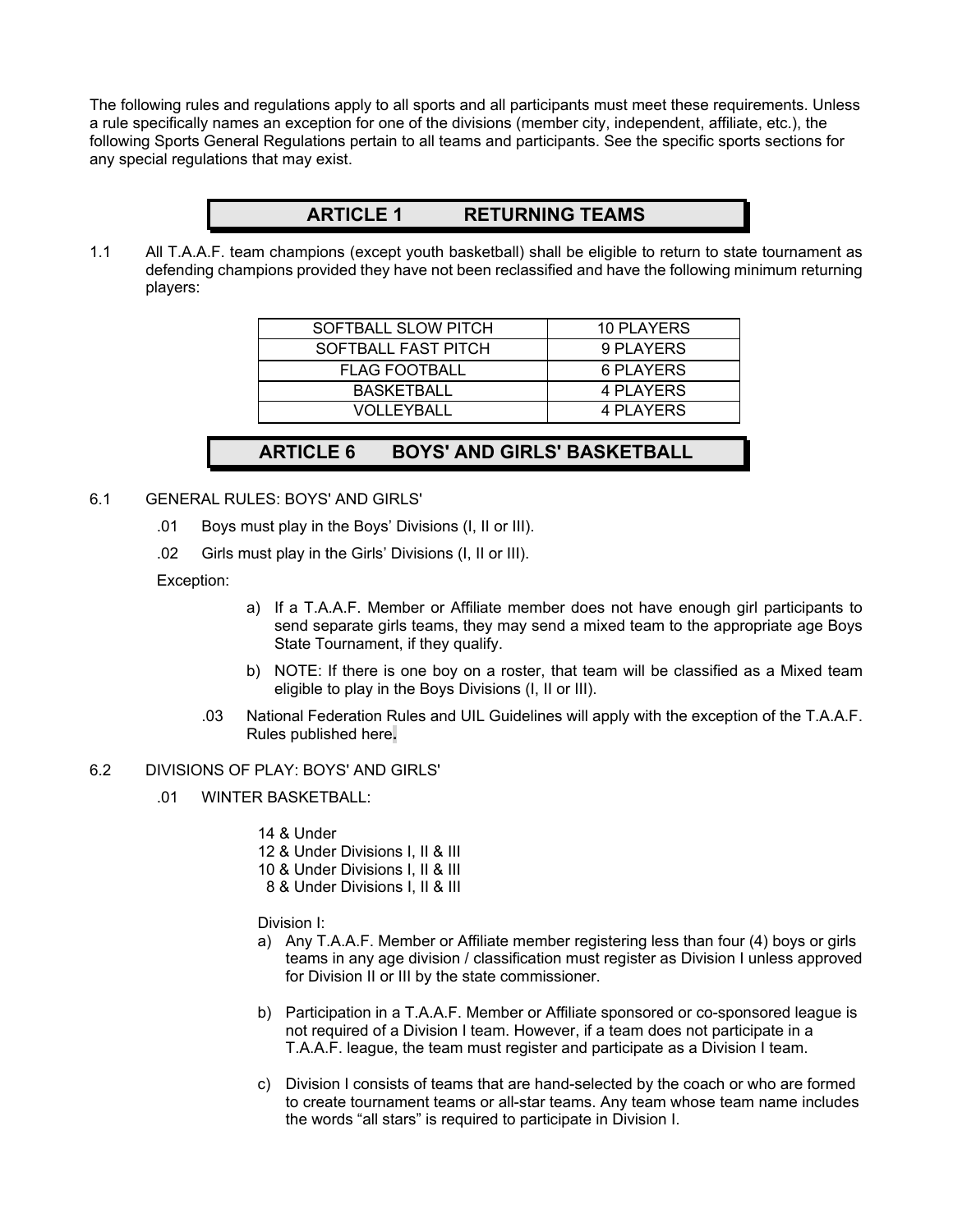- d) Any team may request to be a Division I team.
- e) Division I teams will not be required to qualify through a regional tournament and can advance directly to the state tournament.
- f) Division I teams must be registered for the state tournament with the tournament host by March 1. Teams who are not already registered with the T.A.A.F. state office will be charged an additional \$10 at the time of registration. Division I teams requesting to register after the March 1 deadline will be required to pay a \$50 late fee and will only be accepted on an "as needed" basis, at the discretion of the state tournament host.

#### Division II:

- a) Teams must have played in a T.A.A.F. Member or Affiliate sponsored or cosponsored recreational league, and must have played in at least four (4) league games.
- b) Division II consists of teams that are hand-selected by the coach, or who return five (5) or more players from the previous seasons Division III roster.
- c) Division II youth basketball rosters are limited to no more than twelve (12) players. All players must be from the T.A.A.F. league roster. One (1) pick up player is allowed for post-season play so long as the pickup player is from another team playing in the same age division in the same league, and so long as the roster does not exceed twelve players. Pick up players must be added to the roster prior to Regional tournament play, whether the team participates in a Regional tournament or not.
- d) Any team that is misclassified as Division II may be disqualified or re-classified at the discretion of the Commissioner.
- e) A roster for all Division II teams that includes the team name, head coach name, division of play, and all player names and birthdates must be submitted to the state office by February 1. Player changes are not allowed for regional or state championship play once this roster is submitted, with the exception of one pick up player.
- Division III:
- a) Teams must have played in a T.A.A.F. Member or Affiliate sponsored or cosponsored recreational league, and must have played in at least four (4) league games.
- b) Division III consists of teams that are formed through some type of "draft" system (conducted for the current season of play) where the emphasis is put on balancing the strength of teams throughout the league.
- c) Any T.A.A.F. Member or Affiliate program that conducts a draft to be eligible for Division III participation must complete and submit the T.A.A.F. Division III Youth Basketball Pre-Qualification Form by the team registration deadline. The purpose of this form is to demonstrate that the draft being conducted balances the strength of teams throughout the league. The Commissioner will review each submission and make the final decision of eligibility for each program.
- d) Any team that is classified as Division III may not return more than four (4) players from the previous season's roster including when a team moves from one age division to another. Any team with five (5) or more returning players must be classified as Division I or II. It does not matter how a player is returned to a team (protected by coach, drafted, blind drafted, placed by staff, etc) for the player to count towards the returning player limit.
- e) Division III youth basketball rosters are limited to no more than ten (10) players. All players must be from the T.A.A.F. league roster. No pick up players are allowed for post-season play.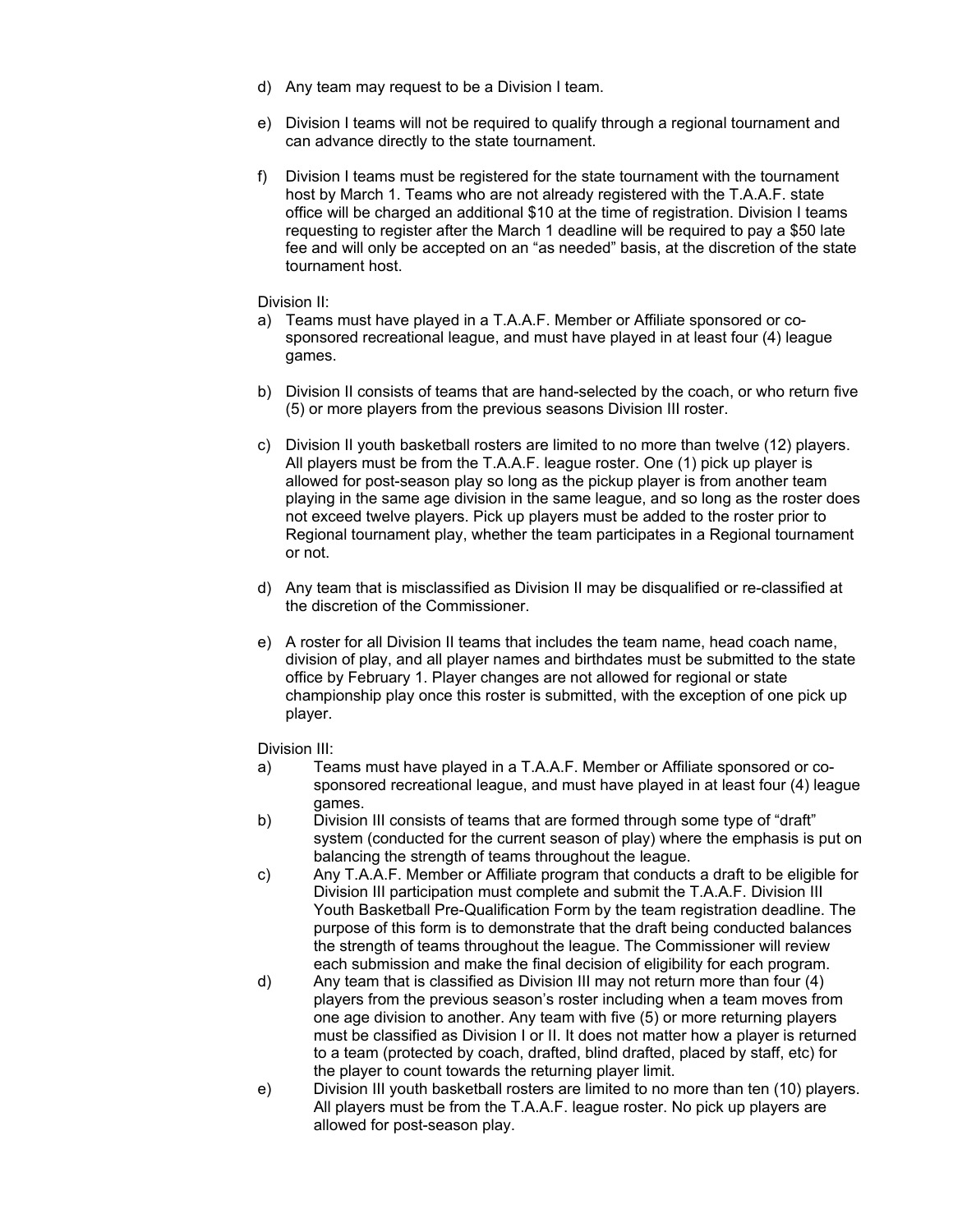- f) Any team that is misclassified as Division III may be disqualified or re-classified at the discretion of the Commissioner.
- g) A roster for all Division III teams that includes the team name, head coach name, division of play, and all player names and birthdates must be submitted to the state office by February 1. Player changes are not allowed for regional or state championship play, once this roster is submitted.
- .02 SPRING AND/OR SUMMER HIGH SCHOOL AGED BASKETBALL: Spring & Summer Basketball will follow ALL UIL Guidelines. Age divisions: 18 & Under 16 & Under 14 & Under

#### 6.3 PLAYING RULES:

- .01 ROSTERS: The regular playing roster shall not exceed twelve (12) players for Division I & II and ten (10) players for Division III.
	- a) A playing roster shall be "frozen" once it has been submitted for regional play and may not be changed for the state competition.
- .02 A team must begin a game with five players. Teams without five players at the start of a game will forfeit that game. There is no grace period. If a team has no substitutes to replace disqualified or injured players, it must continue with fewer than five. When there is only one player participating for a team, the team shall forfeit the game, unless the referee believes that team has an opportunity to win the game.
- .03 GAME LENGTH: All to have a running clock with the exception of final two (2) minutes of each half and;
	- a) 8 & Under Divisions of play to have four (4) six (6) minute quarters
	- a) 10 & Under, 12 & Under, 14 & Under, 16 & Under and 18 & Under divisions of play to have four (4) eight (8) minute quarters
	- b) The clock stops only on timeouts and free throws. The game officials may use their discretion to stop the clock for injury, ball retrieval, etc.
	- c) POINT SPREAD RULE: If one team is ahead by fifteen (15) or more points during the last two (2) minutes of each half, the clock will remain a running clock, except for time-outs and free throws.
	- d) TIMEOUTS: Each team shall be allowed four (4) one-minute timeouts per game. In case of overtime, each team shall be allowed one (1) additional one-minute timeout, as well as any timeouts remaining from regulation.
	- e) OVERTIME: If the score is tied at the end of regulation play in the 8 & Under and 10 & Under divisions of play, a two (2) minute overtime will be played. In all other divisions, a three (3) minute overtime period will be played. The clock will stop on each whistle by the officials.

|               | <b>FREE THROW</b> |                  |                          |
|---------------|-------------------|------------------|--------------------------|
| <b>HEIGHT</b> | <b>DISTANCE</b>   | <b>AGE GROUP</b> | <b>DIVISION</b>          |
| 10'           | 15'0''            | 18 & Under       | N/A                      |
| 10'           | 15' 0"            | 16 & Under       | N/A                      |
| 10'           | 15'0''            | 14 & Under       | N/A                      |
| 10'           | 15' 0"            | 12 & Under       | Boys & Girls I, II & III |
| 10'           | 15' 0"            | 10 & Under       | Boys & Girls   & II      |
| 10'           | 13'6''            | 10 & Under       | Boys & Girls III         |
| 8'6''         | 13'6''            | 8 & Under        | Boys & Girls I, II & III |

#### .04 BASKET SPECIFICATIONS

.05 BALL SIZE: The official ball size for divisions: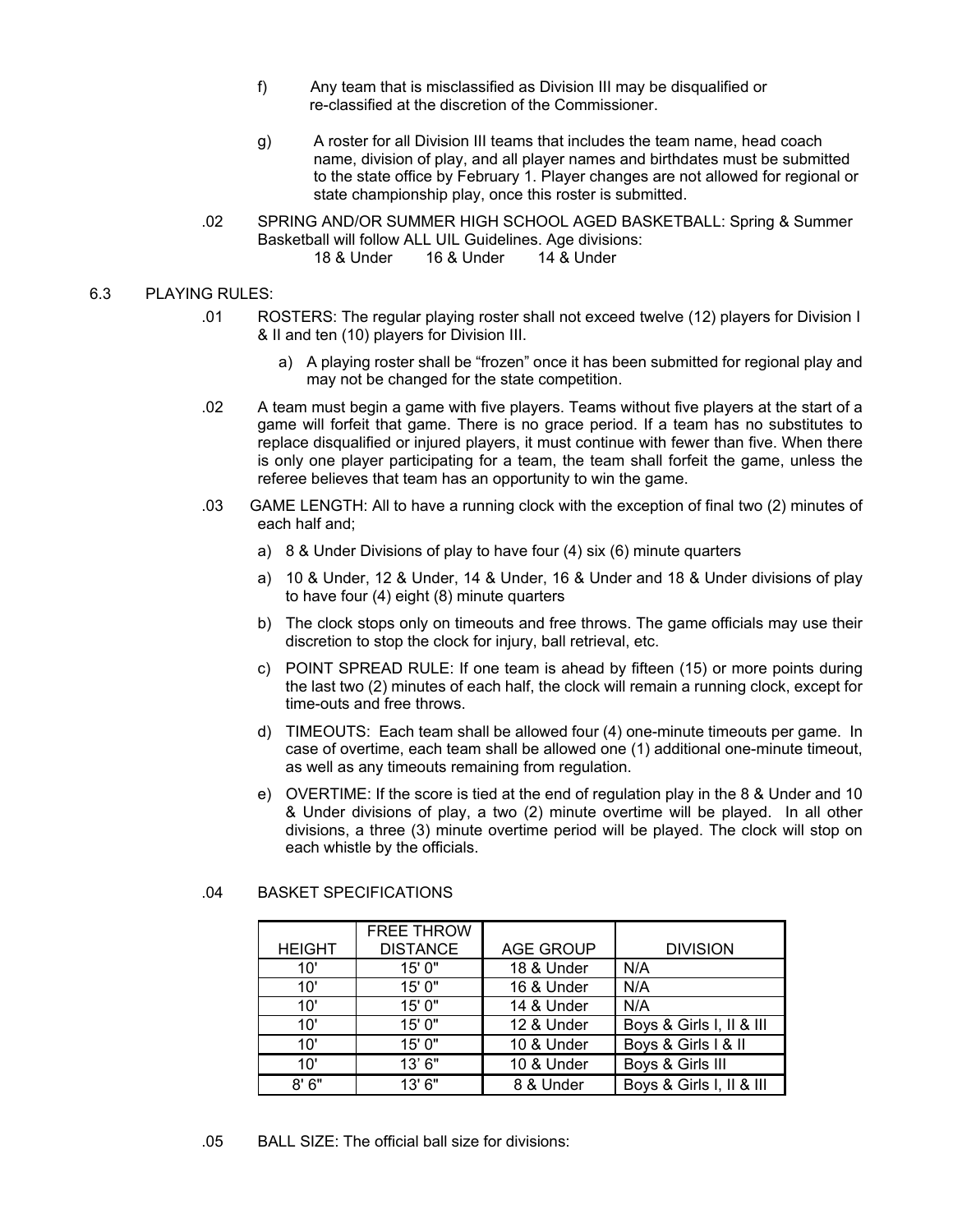- a) 18 & Under, 16 & Under, 14 & Under and 12 & Under BOYS' will use the regulation size basketball as specified by the Federation Rule Book.
- b) 10 & Under and 8 & Under BOYS' will use the official women's basketball.
- c) All GIRLS' divisions will use the official women's basketball.
- .06 LANE VIOLATIONS:
	- a) 18 & Under, 16 & Under, 14 & Under and 12 & Under will play by official rules.
	- b) 10 & Under and 8 & Under will have five (5) second lane violations.
- .07 FULL COURT DEFENSE (PRESS):
	- a) 18 & Under, 16 & Under, 14 & Under and 12 & Under Divisions may play full court defense at any time.
	- b) 10 & Under Division III only: may play full court defense during the last two minutes of each half and any overtime period(s). 10 & Under Division I & II only: may play full court defense until a 15 point lead is obtained. The trailing team may continue to press.
	- $\circ$  8 & Under may play full court defense during the last minute of each half and at all times during any overtime period(s).
	- d) POINT SPREAD RULE: In all divisions if any team is 20 points or more ahead, no full court defense (press) will be allowed by the leading team. The trailing team may continue to press.
	- e) VIOLATION: Each team shall be issued one warning per half, in which the whistle is blown and the offended team brings the ball in play on their offensive front court at the mid-court opposite the scorers table and team benches. Additional violations shall result in a technical foul.
- .08 JERSEYS: Each team must have closely matching jerseys with a permanent four inch (4") number on the front and a six inch (6") number on the back. Players who do not have the proper uniform will not be allowed to participate. a.) Legal basketball numbers only are permitted - 0 or 00, 1, 2, 3, 4, 5, 10, 11, 12, 13, 14, 15, 20, 21, 22, 23, 24,25, 30, 31, 32, 33, 34, 35, 40, 41, 42, 43, 44, 45, 50, 51, 52, 53, 54, 55. b.) T-shirts worn under the jersey must be matching for any players who wear undershirts. c.) Tights and knee pads must be a single closely matching color for any players who wear them. d.) Shorts are not regulated and are not required to match the jersey.
- .09 MINIMUM PLAYING TIME: Divisions I & II have free substitutions throughout the game and no minimum playing time. Division III teams must abide by the following minimum playing time rules:
	- a) During the first quarter of every game there will be no substitutions allowed. The five players who start this quarter will be the same five players who finish the quarter.
	- b) During the second quarter any remaining players who did not start the first quarter will be required to start the second quarter and play the entire quarter without substitutions.
	- c) During the second quarter, if a team has less than 10 players on their roster then the coach may substitute only for those players who already played the entire first quarter.
	- d) In the case of an injury to a player who is playing their required full quarter a medical substitution will be allowed. However, if a player is not able to finish their quarter during the first half then that player will be required to play a full quarter with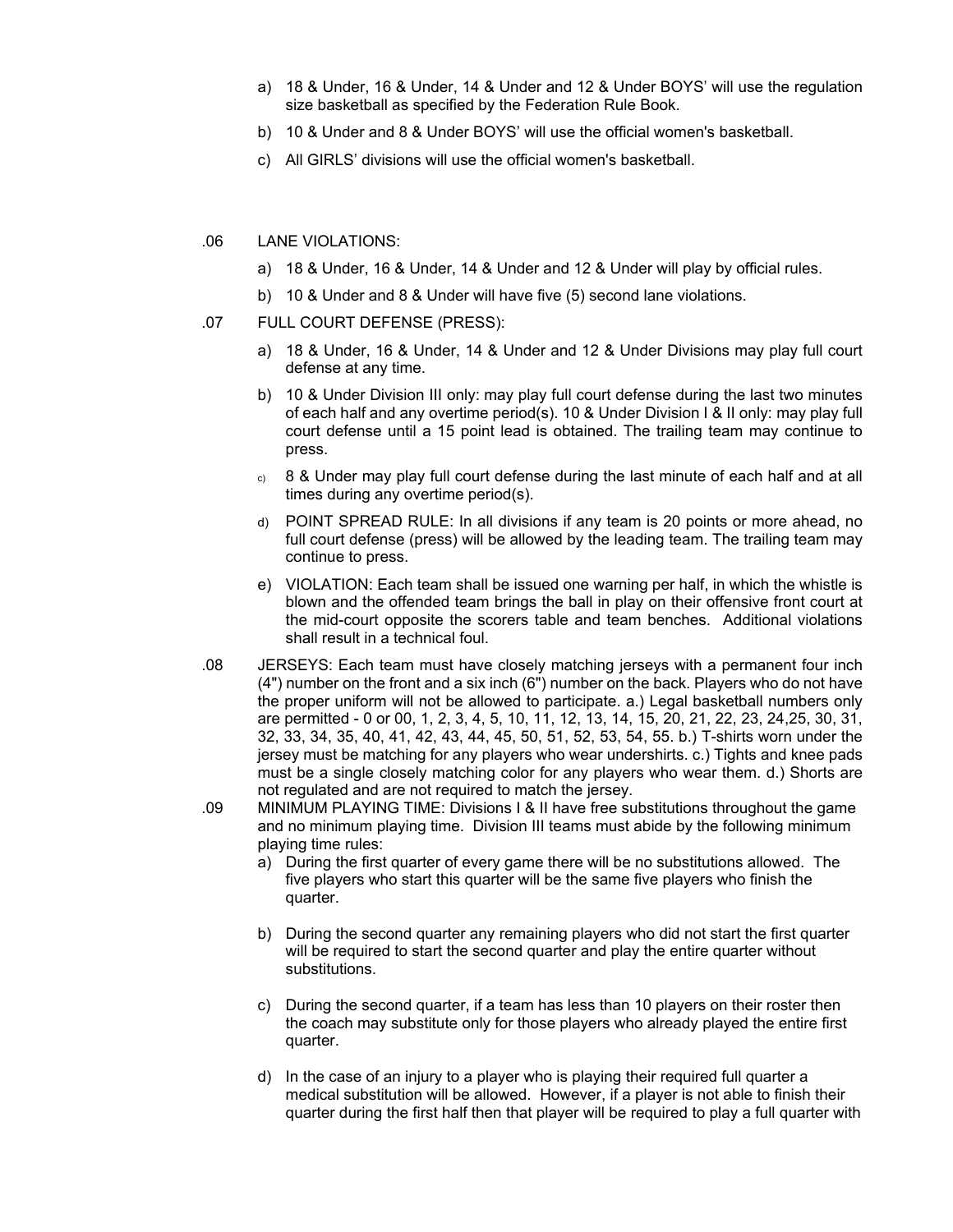no substitutions allowed in the second half.

- e) If a player is medically unable to complete their full quarter in either the first or second half then that player will be disqualified for the remainder of the tournament.
- .10 FORFEITS: A forfeit game will be scored as 10 0 in favor of the team that does not forfeit.
- .11 A player, coach or spectator who is disqualified or ejected from a game for unsportsmanlike behavior (fighting; disrespectfully addressing an official; using profane or inappropriate language or obscene gestures; disrespectfully addressing, baiting or taunting an opponent; or other behavior deemed to be unsportsmanlike) shall be prohibited from returning to any game facilities for the remainder of the tournament.

#### 6.4 CHAMPIONSHIP GUIDELINES - REGIONAL AND STATE TOURNAMENTS

- .01 Tournaments will be pool play with a minimum of 3-game guarantee. Pool play tie breakers are as follows:
	- a) Winning Percentage
	- b) Head-to-Head
	- c) Total Points Differential (max 15 points differential)
	- d) Total Points Against
	- e) Coin Toss
- .02 WINTER PLAY: A regional tournament must be hosted in all regions for youth winter basketball Divisions II & III. Any registered team may participate in the Regional Tournament as space allows, or according to berths specified and allowed by regional guidelines.
- .03 All Division II & III teams wishing to participate in the State basketball tournament must participate in regional tournaments to be eligible. If the age, gender or division does not have a regional tournament make, these teams are still required to register for the state tournament at the regional tournament or the region will set up a site for registration. Teams registering for the regional tournament must submit their signed rosters, regional tournament fee, and birth certificates for each player along with the registration form for the state tournament. All teams qualifying for the state tournament must pay state entry fees/member city guarantee at the regional site. Following the tournament, each regional director or regional basketball tournament director will overnight ship the roster, birth certificates, entry fee and registration forms to the state host.
- .04 Division I teams will register directly with the state tournament host.
- .05 WINTER PLAY: The State Tournament shall be open to all Division II & III regional champions plus one host team per division.
- .06 The State Commissioner will be required to provide the host city with the appropriate T.A.A.F. approved brackets immediately following the awarded bid for the State Championships.
- .07 Proof of age is required prior to the start of each tournament
- .08 A player may be on only one roster during T.A.A.F. Championship play.
- .09 All players in Division II & III must have joined a team and have been officially listed on a team's roster by February 1 in order to be eligible for post season participation.
- .10 Aside from tournament roster players, only two coaching staff members are allowed on the bench at any time. During game play, only one coach is allowed to stand unless directed otherwise by game officials.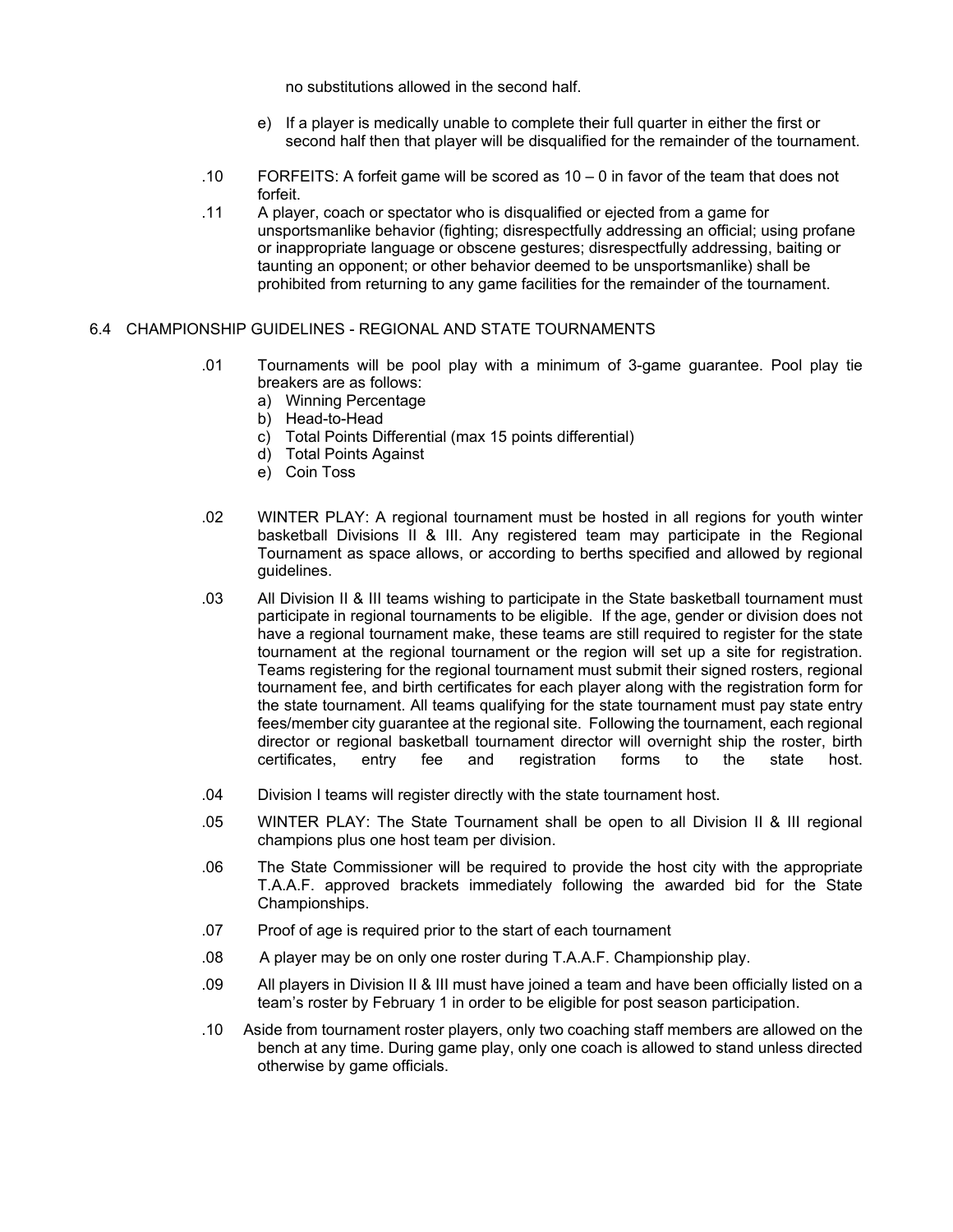#### 6.5 TOURNAMENT DATES - WINTER PLAY:

- .01 Regional Tournaments for Division II and Division III will be held the first full weekend of March.
- .02 State Tournaments for Division I, II & III will be held the third weekend of March.

#### 6.6 TOURNAMENT POOL AND BRACKET SETUP:

- .01 Pools for 2 game guarantee should be setup as follows
	- 32 teams = 10 pools: 4 teams Pools A and B, 3 teams Pools C J
	- 31 teams = 10 pools: 4 teams Pool A, 3 teams Pools B J
	- 30 teams = 10 pools: 3 teams Pool A J
	- 29 teams = 9 pools: 4 teams Pools A and B, 3 teams Pools C I
	- 28 teams = 9 pools: 4 teams Pool A, 3 Teams Pools B I
	- 27 teams = 9 pools: 3 teams Pools A I
	- 26 teams = 8 pools: 4 teams Pools A and B, 3 teams Pools C H
	- 25 teams = 8 pools: 4 teams Pool A, 3 teams Pools B H
	- 24 teams = 8 pools: 3 teams Pools A H
	- 23 teams = 7 pools: 4 teams Pools A and B, 3 teams Pools C G
	- 22 teams = 7 pools: 4 teams Pool A, 3 teams Pools B G
	- 21 teams = 7 pools: 3 teams Pools A G
	- 20 teams = 6 pools: 4 teams Pools A and B, 3 teams Pools C F
	- 19 teams = 6 pools: 4 teams Pool A, 3 teams Pools B F
	- 18 teams = 6 pools: 3 teams Pools A F
	- 17 teams = 5 pools: 4 teams Pools A and B, 3 teams Pools C E
	- 16 teams = 5 pools: 4 teams Pool A, 3 teams Pools C E
	- 15 teams = 5 pools: 3 teams Pools A E
	- 14 teams = 4 pools: 4 teams Pools A and B, 3 teams Pools C D
	- 13 teams = 4 pools: 4 teams Pool A, 3 teams Pools B D
	- 12 teams = 4 pools: 3 teams Pools A D
	- 11 teams = 3 pools: 4 teams Pools A and B, 3 teams Pool C
	- 10 teams = 3 pools: 4 teams Pool A, 3 teams Pool B C
	- 9 teams = 3 pools: 3 teams Pools A C
	- 8 teams = 2 pools: 4 teams Pools A and B
	- 7 teams = 2 pools: 4 teams Pool A, 3 teams Pool B
	- 6 teams = 2 pools: 3 teams Pools A and B
	- 5 teams = 1 pool: 5 teams Pool A
	- 4 teams = 1 pool: 4 teams Pool A
	- 3 teams = 1 pool: 3 teams Pool A

.02 After pool play, single elimination bracket matchups should be setup as follows –

- 32 teams TOP HALF OF BRACKET: A1 VS B4, H2 VS F2; C1 VS J3, D1 VS G3; E1 VS A3, B2 VS G2; F1 VS D3, J2 VS I3; BOTTOM HALF OF BRACKET: G1 VS A4, C2 VS E2; H1 VS B3, I1 VS F3; B1 VS E3, D2 VS A2; J1 VS C3, I2 VS H3
- 31 teams TOP HALF OF BRACKET: BYE A1, H2 VS F2; C1 VS J3, D1 VS G3; E1 VS A3, B2 VS G2; F1 VS D3, J2 VS I3; BOTTOM HALF OF BRACKET: G1 VS A4, C2 VS E2; H1 VS B3, I1 VS F3; B1 VS E3, D2 VS A2; J1 VS C3, I2 VS H3
- 30 teams TOP HALF OF BRACKET: BYE A1, H2 VS F2; C1 VS J3, D1 VS G3; E1 VS A3, B2 VS G2; F1 VS D3, J2 VS I3; BOTTOM HALF OF BRACKET: BYE G1, C2 VS E2; H1 VS B3, I1 VS F3; B1 VS E3, D2 VS A2; J1 VS C3, I2 VS H3
- 29 teams TOP HALF OF BRACKET: BYE A1, B2 VS C2; D1 VS F3, E1 VS G3; F1 VS B4, I2 VS C3; G1 VS A4, H2 VS D3; BOTTOM HALF OF BRACKET: BYE B1, A2 VS G2; H1 VS E3, D2 VS I3; BYE C1, E2 VS A3; I1 VS B3, F2 VS H3
- 28 teams TOP HALF OF BRACKET: BYE A1, B2 VS C2; D1 VS F3, E1 VS G3; BYE F1, I2 VS C3; G1 VS A4, H2 VS D3; BOTTOM HALF OF BRACKET: BYE B1, A2 VS G2; H1 VS E3, D2 VS I3; BYE C1, E2 VS A3; I1 VS B3, F2 VS H3
- 27 teams TOP HALF OF BRACKET: BYE A1, B2 VS C2; D1 VS F3, E1 VS G3; BYE F1, I2 VS C3; BYE G1, H2 VS D3; BOTTOM HALF OF BRACKET: BYE B1, A2 VS G2; H1 VS E3, D2 VS I3; BYE C1, E2 VS A3; I1 VS B3, F2 VS H3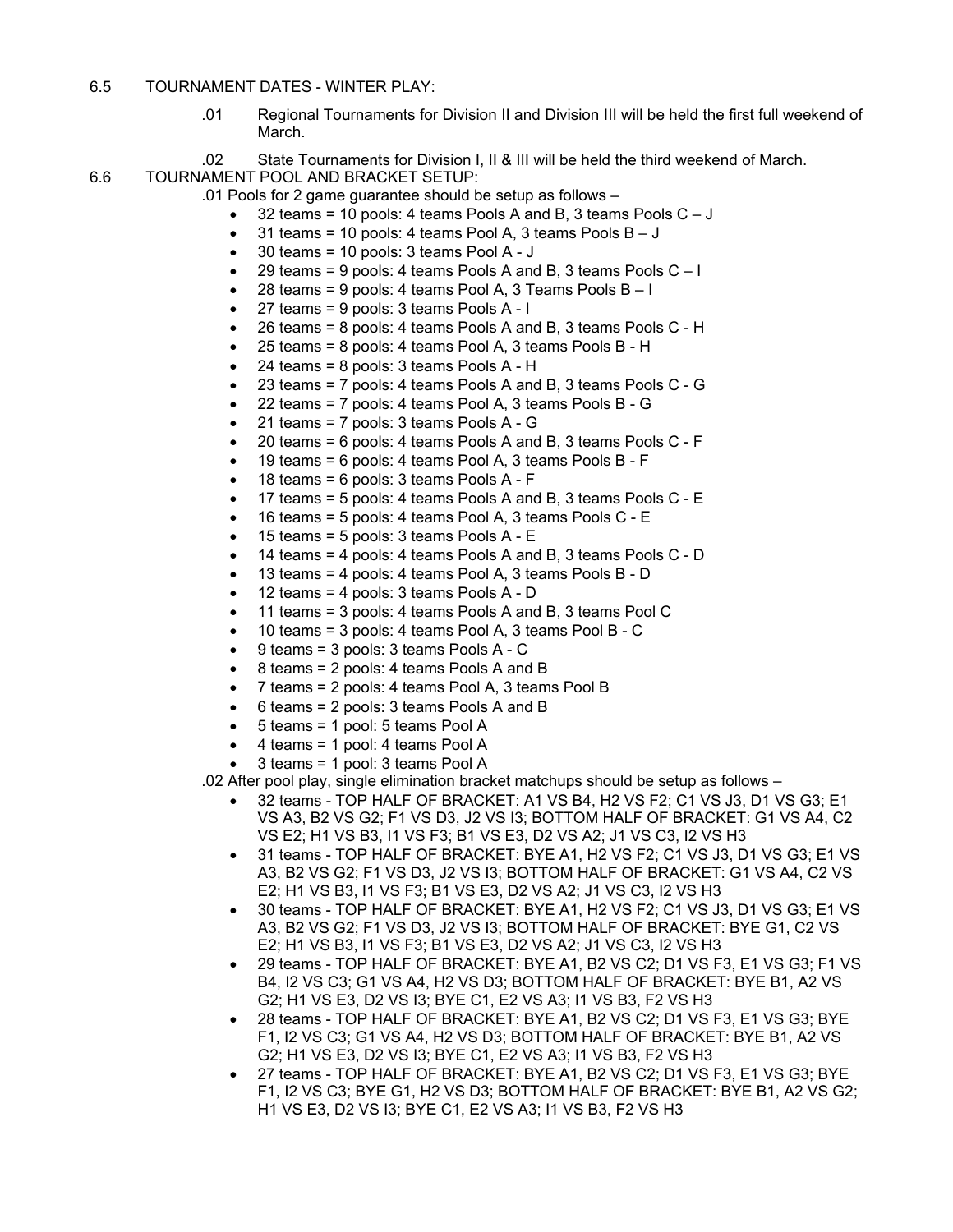- 26 teams TOP HALF OF BRACKET: BYE C1, E2 VS F3; H1 VS A4, G2 VS B3; BYE A1, B2 VS E3; BYE D1, F2 VS G3; BOTTOM HALF OF BRACKET: BYE E1, A2 VS C3; G1 VS B4, D2 VS H3; BYE B1, C2 VS A3; BYE F1, H2 VS D3
- 25 teams TOP HALF OF BRACKET: BYE C1, E2 VS F3; H1 VS A4, G2 VS B3; BYE A1, B2 VS E3; BYE D1, F2 VS G3; BOTTOM HALF OF BRACKET: BYE E1, A2 VS C3; BYE G1, D2 VS H3; BYE B1, C2 VS A3; BYE F1, H2 VS D3
- 24 teams TOP HALF OF BRACKET: BYE C1, E2 VS F3; BYE H1, G2 VS B3; BYE A1, B2 VS E3; BYE D1, F2 VS G3; BOTTOM HALF OF BRACKET: BYE E1, A2 VS C3; BYE G1, D2 VS H3; BYE B1, C2 VS A3; BYE F1, H2 VS D3
- 23 teams TOP HALF OF BRACKET: BYE A1, F3 VS D3; B2 VS E2; BYE C1, G2 VS A3; BYE D1, F2 VS B3; BOTTOM HALF OF BRACKET: BYE E1, G3 VS C3; BYE F1, A2 VS B4; BYE B1, C2 VS E3; BYE G1, D2 VS A4
- 22 teams TOP HALF OF BRACKET: BYE A1, F3 VS D3; B2 VS E2; BYE C1, G2 VS A3; BYE D1, F2 VS B3; BOTTOM HALF OF BRACKET: BYE E1, G3 VS C3; F1 VS A2; BYE B1, C2 VS E3; BYE G1, D2 VS A4
- 21 teams TOP HALF OF BRACKET: BYE A1, F3 VS D3; B2 VS E2; BYE C1, G2 VS A3; BYE D1, F2 VS B3; BOTTOM HALF OF BRACKET: BYE E1, G3 VS C3; F1 VS A2; BYE B1, C2 VS E3; G1 VS D2
- 20 teams TOP HALF OF BRACKET: BYE A1, D3 VS E3; B2 VS F2; BYE C1, A3 VS B4; D1 VS E2; BOTTOM HALF OF BRACKET: BYE B1, C3 VS F3; A2 VS D2; BYE E1, B3 VS A4; F1 VS C2
- 19 teams TOP HALF OF BRACKET: BYE A1, D3 VS E3; B2 VS F2; C1 VS A3; D1 VS E2; BOTTOM HALF OF BRACKET: BYE B1, C3 VS F3; A2 VS D2; BYE E1, B3 VS A4; F1 VS C2
- 18 teams TOP HALF OF BRACKET: BYE A1, D3 VS E3; B2 VS F2; C1 VS A3; D1 VS E2; BOTTOM HALF OF BRACKET: BYE B1, C3 VS F3; A2 VS D2; E1 VS B3; F1 VS  $C<sub>2</sub>$
- 17 teams TOP HALF OF BRACKET: BYE C1, A4 VS B4; D2 VS E2; A1 VS D3; B1 VS C3; BOTTOM HALF OF BRACKET: D1 VS E3; A2 VS B2; E1 VS B3; C2 VS A3
- 16 teams TOP HALF OF BRACKET: C1 VS A4, D2 VS E2; A1 VS D3, B1 VS C3; BOTTOM HALF OF BRACKET: D1 VS E3, A2 VS B2; E1 VS B3, C2 VS A3
- 15 teams TOP HALF OF BRACKET: BYE C1, D2 VS E2; A1 VS D3, B1 VS C3; BOTTOM HALF OF BRACKET: D1 VS E3, A2 VS B2; E1 VS B3, C2 VS A3
- 14 teams TOP HALF OF BRACKET: BYE A1, C2 VS B3; D1 VS A4, B2 VS C3; BOTTOM HALF OF BRACKET: BYE B1, A2 VS D3; C1 VS B4, D2 VS A3
- 13 teams TOP HALF OF BRACKET: BYE A1, C2 VS B3; D1 VS A4, B2 VS C3; BOTTOM HALF OF BRACKET: BYE B1, A2 VS D3; BYE C1, D2 VS A3
- 12 teams TOP HALF OF BRACKET: BYE A1, C2 VS B3; BYE D1, B2 VS C3; BOTTOM HALF OF BRACKET: BYE B1, A2 VS D3; BYE C1, D2 VS A3
- 11 teams TOP HALF OF BRACKET: BYE C1, B3 VS A3; B2 VS A2; BOTTOM HALF OF BRACKET: BYE B1, C3 VS A4; BYE A1, C2 VS B4
- 10 teams TOP HALF OF BRACKET: BYE C1, B3 VS A3; B2 VS A2; BOTTOM HALF OF BRACKET: BYE B1, C3 VS A4; A1 VS C2
- 9 teams TOP HALF OF BRACKET: BYE C1, B3 VS A3; B2 VS A2; BOTTOM HALF OF BRACKET: B1 VS C3; A1 VS C2
- 8 teams TOP HALF OF BRACKET: A1 VS B4; B2 VS A3; BOTTOM HALF OF BRACKET: B1 VS A4; A2 VS B3
- 7 teams TOP HALF OF BRACKET: BYE A1; B2 VS A3; BOTTOM HALF OF BRACKET: B1 VS A4; A2 VS B3
- 6 teams TOP HALF OF BRACKET: BYE A1; B2 VS A3; BOTTOM HALF OF BRACKET: BYE B1; A2 VS B3
- 5 teams TOP HALF OF BRACKET: BYE A1; A4 VS A5; BOTTOM HALF OF BRACKET: A2 VS A3
- 4 teams TOP HALF OF BRACKET: A1 VS A4; BOTTOM HALF OF BRACKET: A2 VS A3
- 3 teams TOP HALF OF BRACKET: BYE A1; BOTTOM HALF OF BRACKET: A2 VS A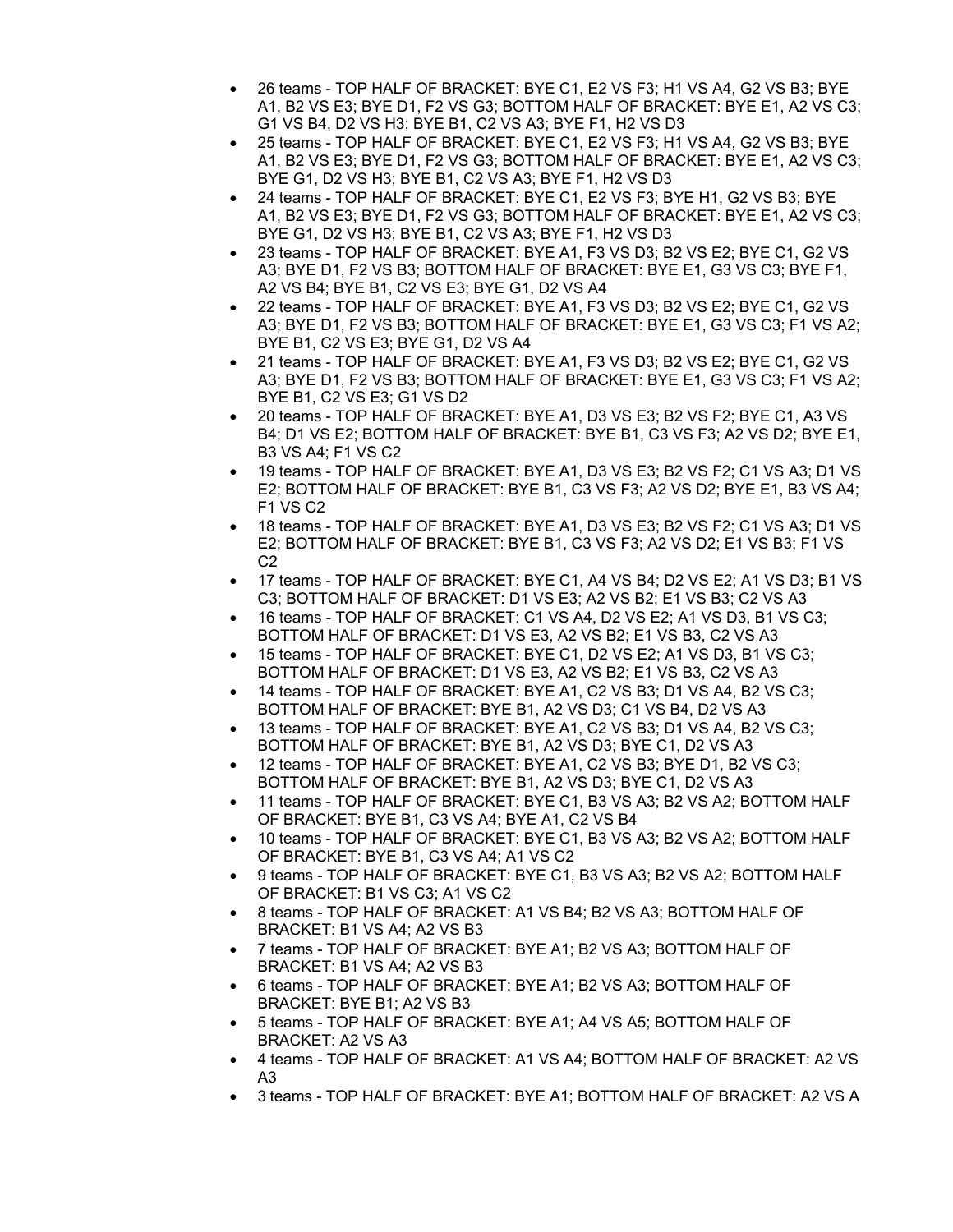# **T.A.A.F. Manual of Procedures**

## **ARTICLE 2 GENERAL PARTICIPATION REQUIREMENTS**

No player shall be eligible to play in any T.A.A.F. sport unless the player meets all of the following rules:

- 2.1 Must be an amateur in said sport and shall receive no pay to play for any team. An amateur is defined as "one who engages in sport for pleasure and for the physical, mental or social benefits, which he or she derives from that sport and to whom the sport is nothing more than an avocation."
- 2.2 Any player who has played professional sports shall be ineligible to participate in that sport for one (1) year after his last day as a member of a professional team. This rule shall not conflict with the AABC rules in baseball.

Note: The protesting individual(s) bear the entire burden of proof regarding a player's participation as a member of a professional team. The T.A.A.F. state commissioner has the final authority to accept or reject the protesting individual(s) proof.

- 2.3 Meets all team qualifications in MOP Article 4.
- 2.4 Does not play under an assumed name.
- 2.5 In order to compete in any T.A.A.F. play, a foreign player must reside in the state of Texas continuously for a minimum period of one (1) year prior to being eligible to play.

Exception: Men's and women's fast pitch foreign softball players' eligibility will be determined by the national governing body of softball. To be eligible to participate in T.A.A.F. softball, a copy of any document required to be on file by the NGB for softball must also be filed with the T.A.A.F. state office. The same filing deadline applies for the NGB and T.A.A.F.

- 2.6 An adult player may play on more than one team within a region, but must choose one team as his/her own prior to T.A.A.F. championship play.
	- .01 No player may be on more than one roster, in a T.A.A.F. division, during T.A.A.F. championship play (region and state tournaments).
	- .02 A player must be on the sports roster by the deadline state in the participant guide.
- 2.7 A player forced to transfer from one region to another by his employer may participate in the new region providing the player has been employed by the firm for at least one (1) full year prior to the transfer and the player remains employed by the same firm.
- 2.8 Individual sport participants must reside in the state of Texas.
- 2.9 The team or individual attempting to qualify for state competition must attempt to qualify through the regional qualifier of the region in which they are registered. No participant in an individual sport or a team in team sports may attempt to qualify through more than one city, region or affiliate. Should any team or individual be discovered in violation of this rule, he/she/they shall be disqualified from that sport for that year.
- 2.10 Any region competition must take place within the established boundaries of the assigned region. If it becomes necessary to host a region competition outside of the designated boundary, prior written consent is required by the region in which the event is being held.
- 2.11 Player identification:
	- .01 A player must be prepared, at all times, to provide proof of identification. A driver's license or comparable identification, which includes a current photograph and signature, is acceptable.
	- .02 A player must be prepared, at all times, to provide proof of age when participating in T.A.A.F. sports categorized by age classifications or divisions. A driver's license or copy of a birth certificate from the Bureau of Vital Statistics is acceptable.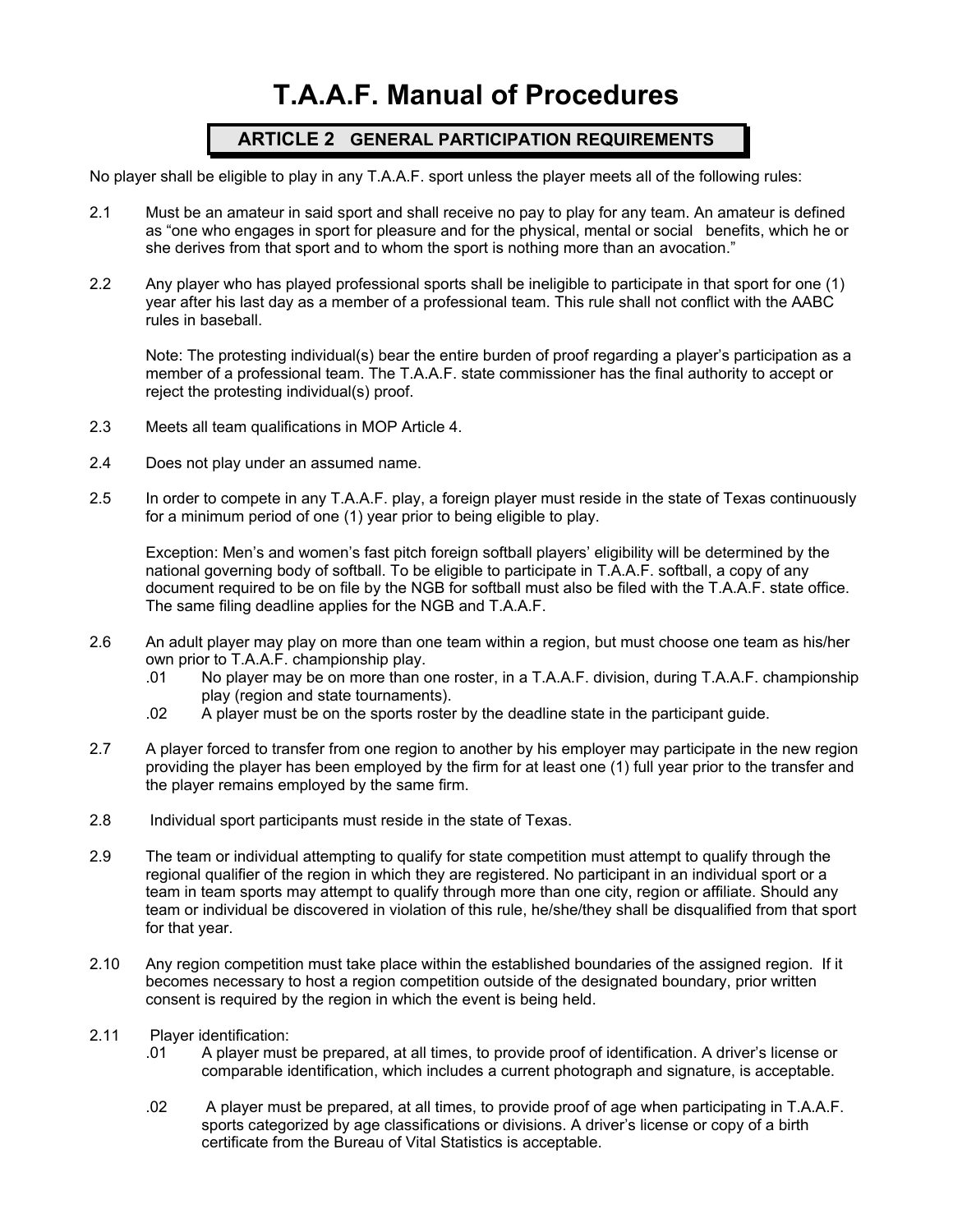- .03 A player failing to provide appropriate proof of age or identifications, when requested by a meet director, tournament director or state commissioner, may be declared ineligible and the team/player subject to disqualification.
- 2.12 All teams must wear like colored, non-duplicated numbered jerseys for regional and state tournaments.
- 2.13 All participants in adult team sports must have attained the age of sixteen (16) prior to the registration date for teams in that sport, unless specific sport regulations provide otherwise.

| Sport                              | Age Determining Date                          |
|------------------------------------|-----------------------------------------------|
| Basketball (Boy's & Girl's Winter) | September 1 of current school year            |
| Basketball (Boy's & Girl's Summer) | September 1 of current calendar year          |
| <b>Boxing</b>                      | Based on age as of the Games of Texas         |
| Cheerleading                       | September 1 of current year                   |
| Flag Football - youth              | September 1 of current year                   |
| Golf - youth                       | September 1 of current year                   |
| Gymnastics                         | January 1 of the year of competition          |
| <b>Inline Hockey</b>               | September 1 of current year                   |
| Kickball - Youth                   | September 1 of the current school year        |
| Softball - Youth                   | December 31 of current year                   |
| Swimming - Summer                  | June 1 of current year                        |
| Swimming - Winter                  | Age as of the Winter Games of Texas swim meet |
| Tennis                             | Age as of Games of Texas dates                |
| <b>Track and Field</b>             | Based on year the athlete was born            |
| Volleyball - Youth                 | September 1 of current school year            |

2.14 Age determination for youth sports

## **ARTICLE 3 YOUTH SPORTS COACHING REQUIREMENTS**

- 3.1 All coaches that are participating in regional and state competitions representing TAAF member cities, affiliates, or unattached teams and athletes must be approved through a criminal background check process.
- 3.2 Coaches can be approved through three options:
	- 3.2.01 Approved through the TAAF state office background check process
		- 3.2.02 Approved by completing and passing a background check through a TAAF approved third party organization that performs background checks
		- 3.2.03 Approved by the TAAF member organization by signing the "TAAF coaches background check affidavit" confirming that checks were completed at the local level
- 3.3 All coaches must be approved prior to registering for any regional or state competition
- 3.4 Coaches representing swim or track must be approved by June 30<sup>th</sup> or two weeks prior to competition whichever comes first
- 3.5 TAAF approved coaching status is valid for 1 year. Coaches can re-certify following the process outlined above
- 3.6 TAAF gymnastic coaches should follow the coaching background rules outlined in the gymnastics sports rules

### **ARTICLE 4 TEAM SPORT REQUIREMENTS**

#### 4.1 Team Sports

.01 Deadline for T.A.A.F. Registration:

| Snort                                   | Deadline                                    |
|-----------------------------------------|---------------------------------------------|
| Basketball - Adult                      | One Business Day after the State Tournament |
|                                         | Entry Deadline                              |
| Basketball - Winter - Youth/High School | January 15                                  |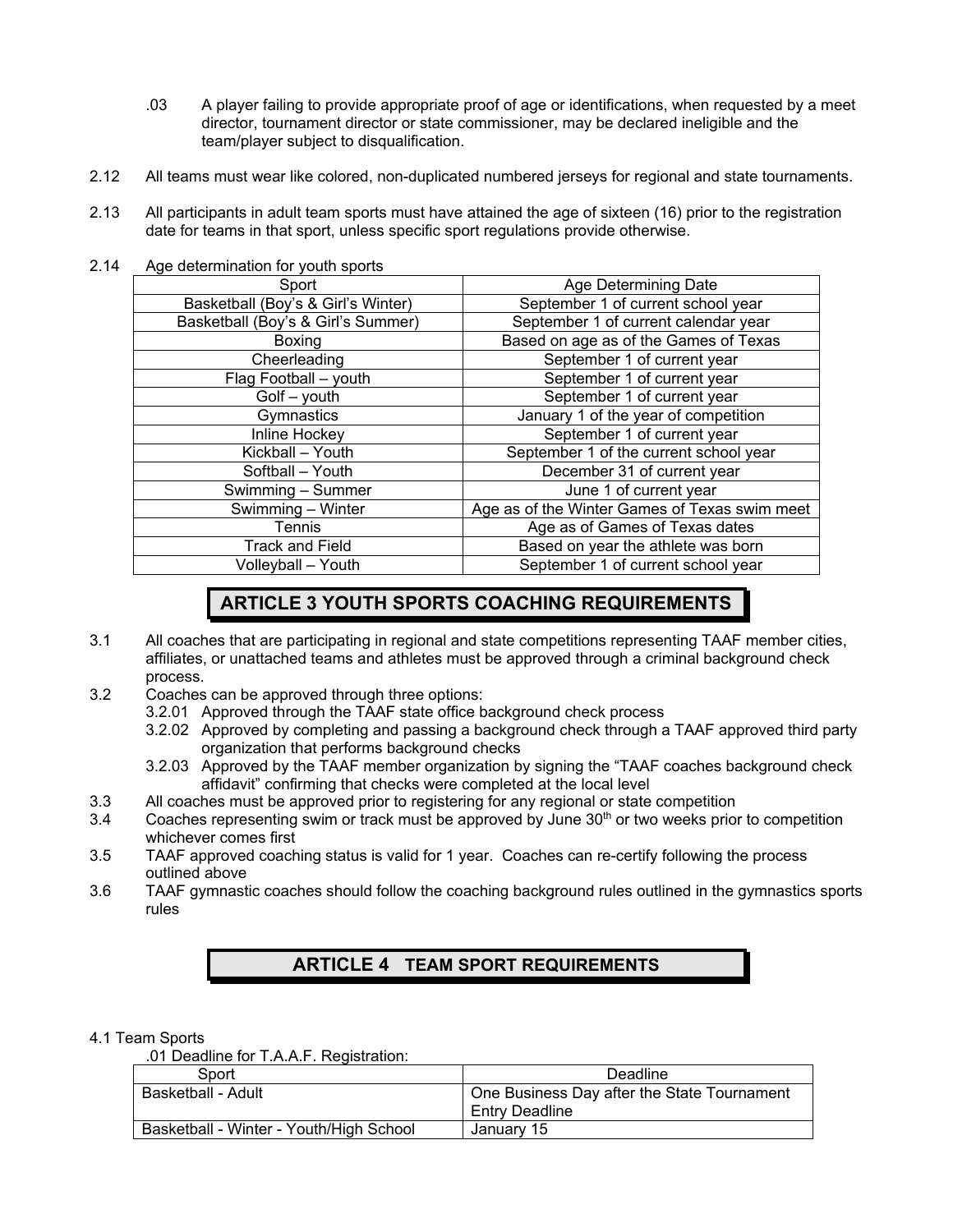| Flag Football - 8 on 8                 | November 1                   |
|----------------------------------------|------------------------------|
| Flag Football - 4 on 4                 | March 1                      |
| Flag Football - Youth                  | November 1                   |
| Hockey - In-line                       | Register at State Tournament |
| Kickball                               | Register at State Tournament |
| Soccer                                 | Register at State Tournament |
| Softball - Spring/Summer - Adult/Youth | June 1                       |
| Softball - Fall                        | Register at State Tournament |
| Volleyball - Adult                     | Register at State Tournament |
| Volleyball - Sand                      | Register at State Tournament |
| Volleyball - Youth                     | April 15                     |

#### 4.2 Team Fees:

- .01 Member Cities and Affiliate Members will pay the following registration fees to T.A.A.F.:
	- All Sport Fee: \$10 per team if all teams within that given sport are registered. (Example: Youth Basketball, Adult Flag Football.)
	- Unattached Sports Team Fee: \$25 per team if not all teams within a given sport are registered, those teams are considered unattached and will not be eligible for the lowest level of play in that sport if multiple levels of play are offered.

\*Region registration fees may be added to the state team registration fees up to \$2.00 per team

- .02 REGION MEMBERSHIP FEES:
	- a. Regions that charge a fee in excess of the state fee may not exceed that fee by more than \$2.00 / team.
	- b. Regional membership fees may not exceed \$25.00
	- c. Any fee proposal exceeding the above limits must be approved by the executive board.
	- d. Any region charging a regional fee must provide the T.A.A.F. State Office proof that they have a federal tax identification number by January 2nd of the current year.
	- e. Regional fee schedule must be submitted to the T.A.A.F. State Office seven (7) days prior to the January 2005 board meeting and at the annual meeting in 2006 and thereafter.
- .03 Insurance may be purchased for an additional fee. Contact the T.A.A.F. state office for fees and enrollment information.
- .04 A late fee of five dollars (\$5.00) per team may be charged to any registration after the deadline date.

4.3 Unattached Teams (adult and youth sports only): The fee for an unattached team are fifty (\$50) per year. This fee allows the unattached team to participate in the highest division of adult and youth team sports

.01 Teams playing in a T.A.A.F. league cannot register as an unattached team.

#### 4.4 Registration Requirements

- .01 Member Cities/Affiliate Members/Unattached Teams must furnish the following to the T.A.A.F. State Office by the registration deadline date:
	- f. One (1) copy of the league registration form, including division codes
	- g. One (1) copy of the team registration form
	- h. All registration fees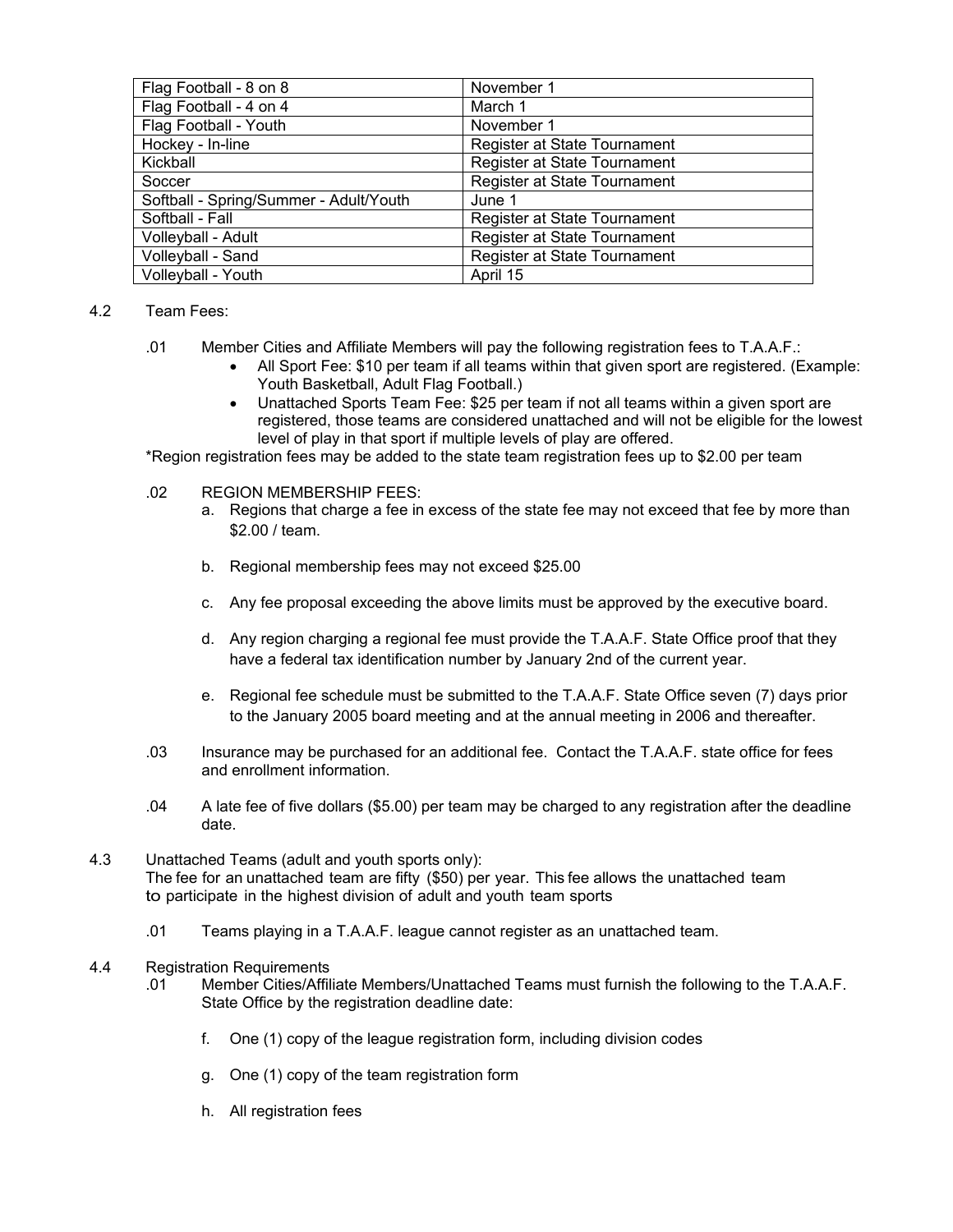- .02 Team registrations must be certified by the city where they compete, if a Member City. An Affiliate Member will mail their registrations directly to the T.A.A.F. State Office.
- 4.5 Team Roster Requirements
	- .01 To advance in T.A.A.F. championship play, each team will be required to submit a complete team roster as follows:
		- a. It must be written or typed on an approved T.A.A.F. team roster form. Exception: Softball rosters may be submitted on the official roster from the national organizations whose rules are governing the state tournament (i.e. ASA, USSSA)
		- b. Each individual listed on the roster must sign it in ink.
	- .02 Member Cities and Affiliate Members are required to submit team rosters for those teams advancing to championship play.
	- .03 It is recommended that all youth teams advancing to a state tournament have a minimum of one (1) T.A.A.F. approved national certified coach, to be listed on the team roster.

#### 4.6 Returning Teams

.01 All T.A.A.F. team champions (except youth basketball) shall be eligible to return to the state tournament as defending champions, provided they have not been reclassified and have the following minimum returning players:

| SOFTBALL SLOW PITCH  | 10 PLAYERS |
|----------------------|------------|
| SOFTBALL FAST PITCH  | 9 PLAYERS  |
| <b>FLAG FOOTBALL</b> | 6 PLAYERS  |
| <b>BASKETBALL</b>    | 4 PLAYERS  |
| VOLLEYBALL           | 4 PLAYERS  |

- 4.7 Region/State Tournament Participation
	- 01 Sport Penalty
		- a. Gymnastics only: Failure to register a gymnast with T.A.A.F. prior to competition will result in a fine of \$100 assessed to the gym for each unregistered gymnast
		- b. Gymnastics only: Failure to have a gymnast ranked by the January 1 deadline will result in a late fee of \$25.
	- .02 In order to be eligible to compete for state honors, each team must have: a. Registered with T.A.A.F. by the deadline date.
		- b. Fulfilled all roster requirements as specified by the Member City, or, if an Affiliate or Unattached Team, by the Regional Director.
	- .03 To enter a regional tournament, the local T.A.A.F. Member City representative must certify the roster. The roster must be submitted to the regional tournament director (adult men's basketball and flag football only) prior to the deadline established by the region.
	- .04 To enter a state tournament, the regional director must certify the roster, including if from another organization (i.e. ASA, USSSA). Note: this is NOT the regional tournament director. The roster must be submitted to the state tournament director prior to the state deadline.
		- a. Affiliate and Unattached teams need to check with the T.A.A.F. state office for their requirements.
	- .05 Each Member City will have the right to advance any team that has registered with T.A.A.F. in all team sports except the following sports/classifications: a. Men's 8 on 8 Flag Football